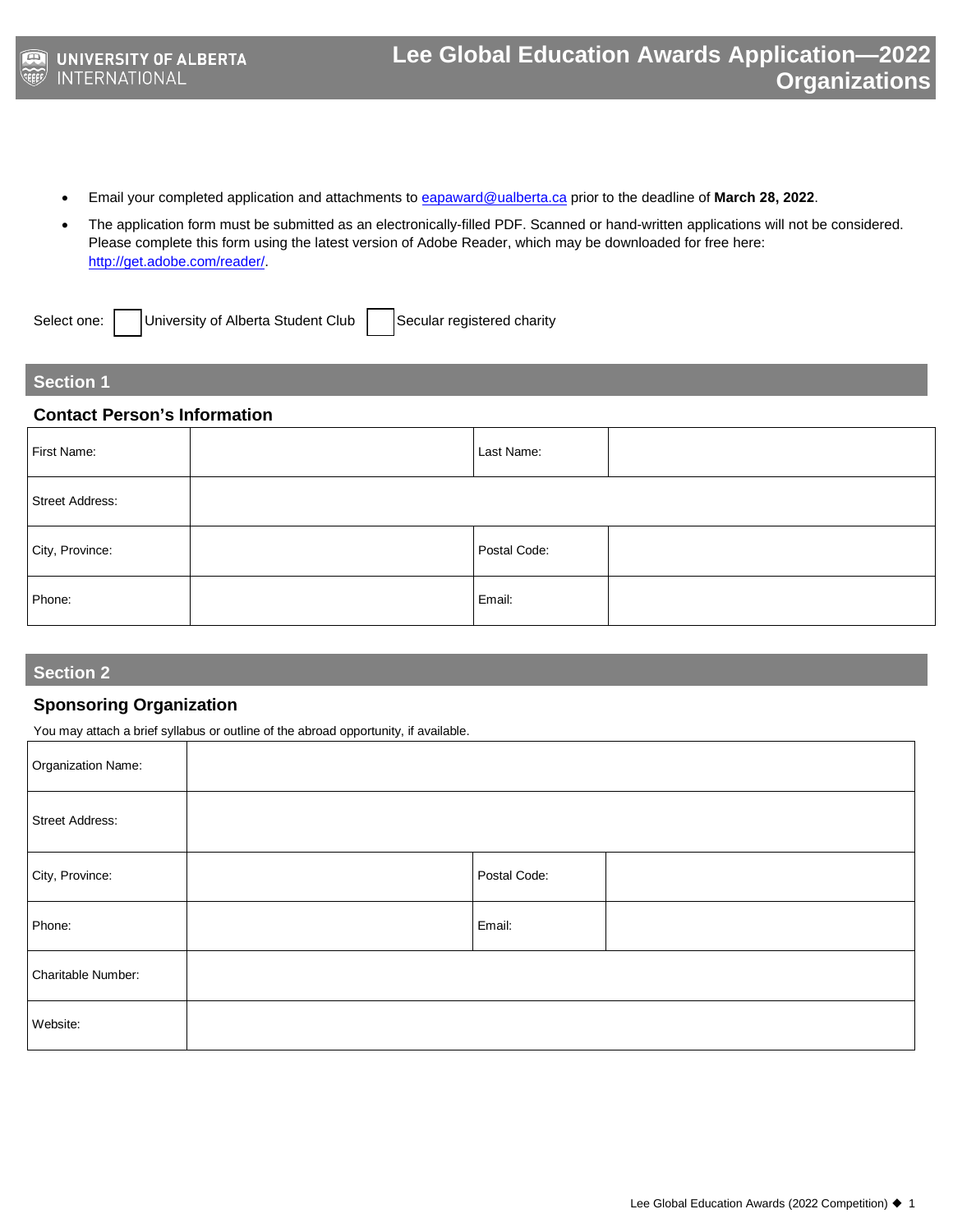# **Section 3**

# **Proposed Activity**

Description:

Г

| Beginning Date: | End Date: |  |
|-----------------|-----------|--|

If an overseas activity, provide the name and profile of your overseas partner(s).

## How will this activity be implemented and what resources will be used?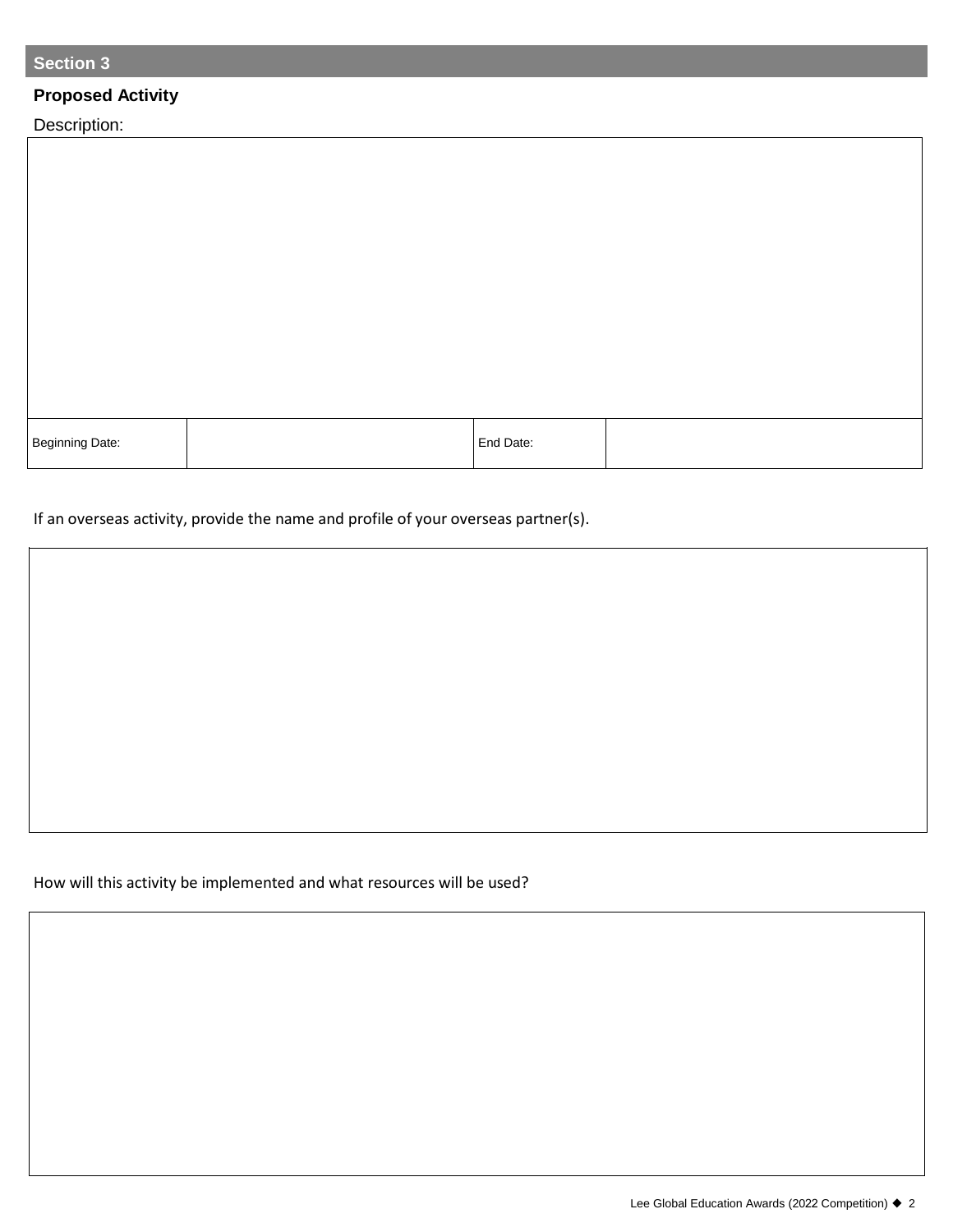Is this activity targeted exclusively at *either* University of Alberta students or young Albertans (up to 30 years of age)?

|Yes | No

If no, explain why not:

How are participants recruited and selected?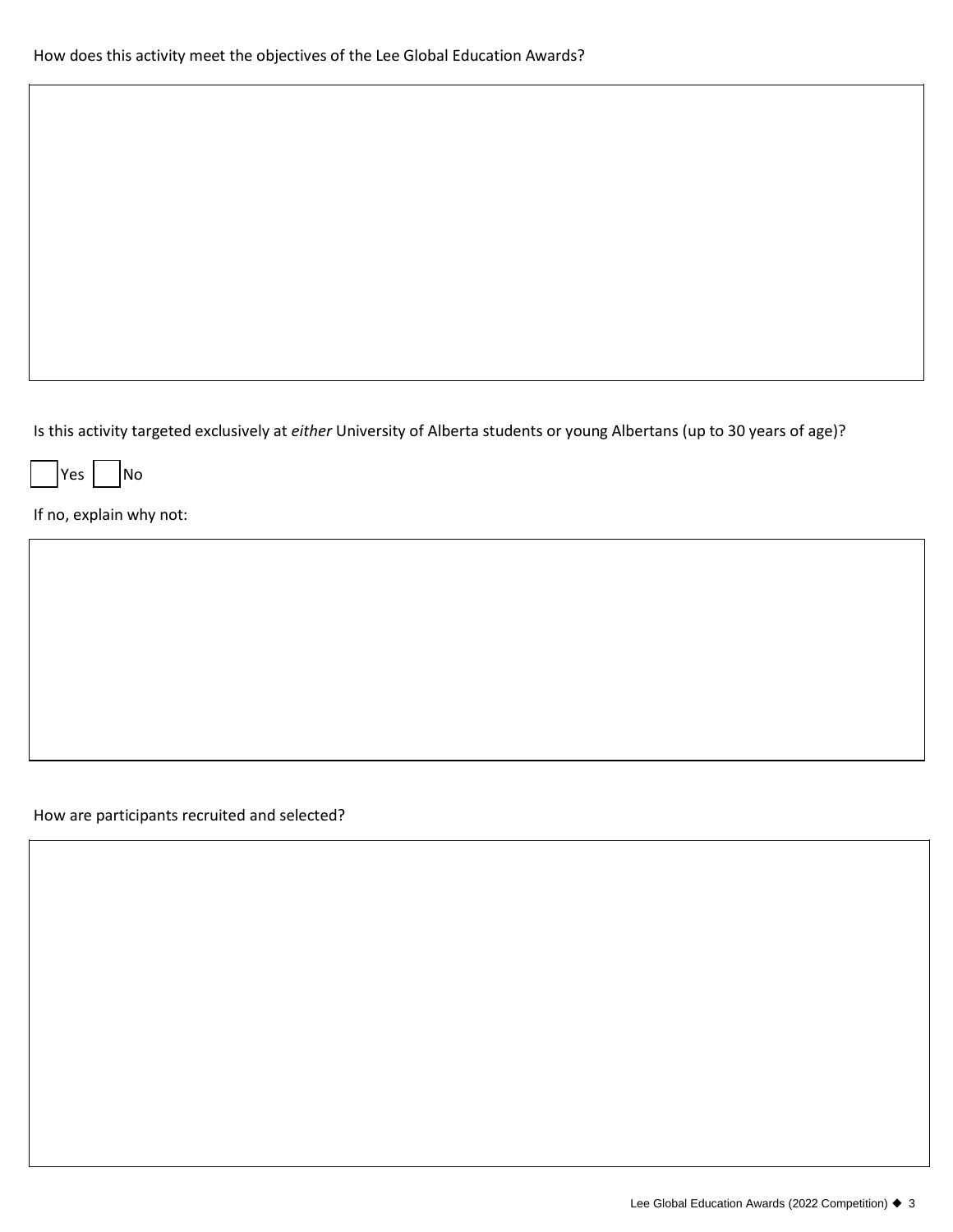If the participants have already been selected, provide their names and their educational institution affiliation. If they have not been selected, when will they be selected?

What are the goals and expected outcomes of this activity for your organization and for the participants?

| Have you been funded by the Lee Global Education Awards Previously? | Yes | No |  |
|---------------------------------------------------------------------|-----|----|--|
| If yes, in what year did you receive funds?                         |     |    |  |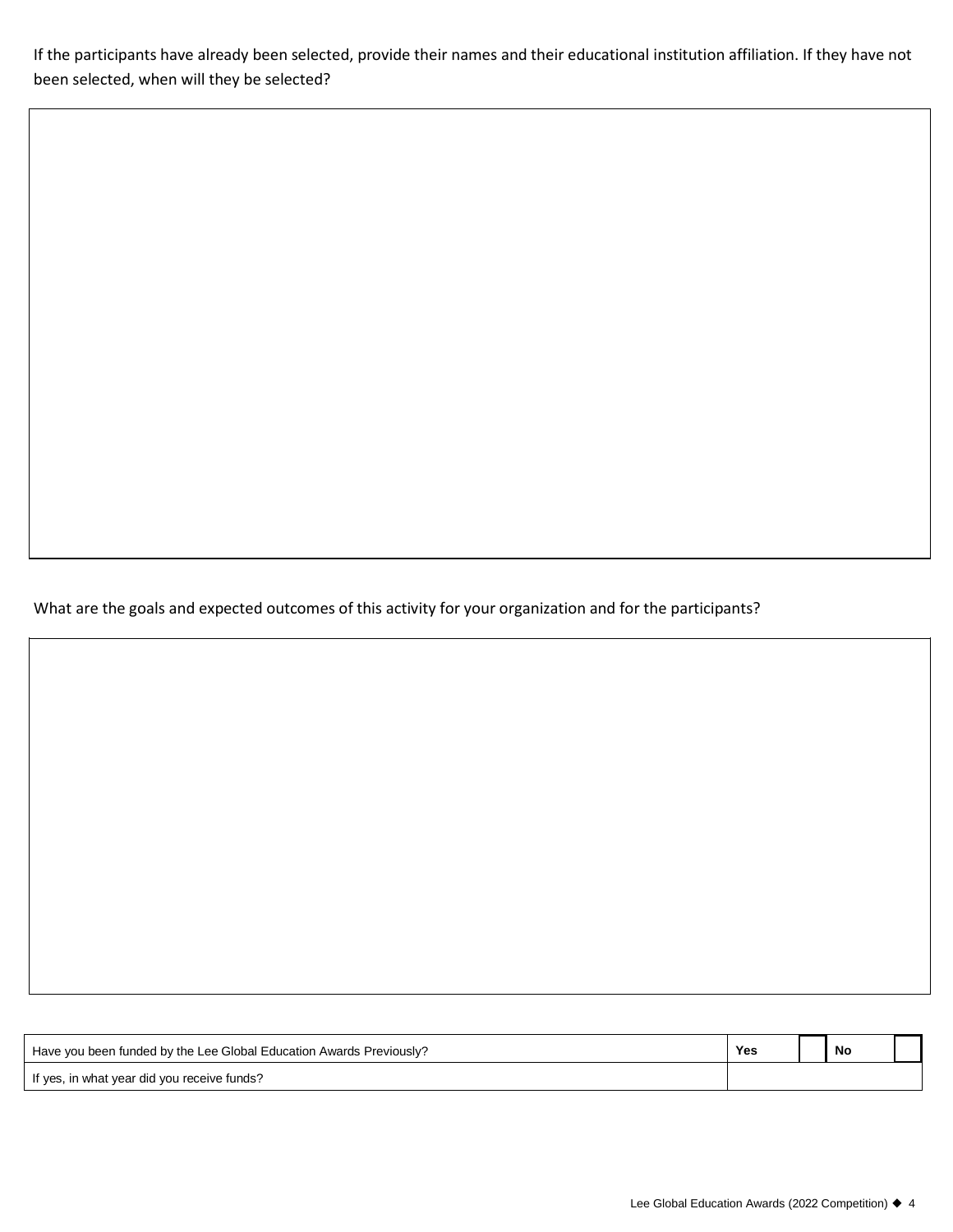# **If an overseas activity, answer the following questions:**

What are the goals of this activity for the host community?

Describe the pre-departure orientation.

Describe your debriefing activities.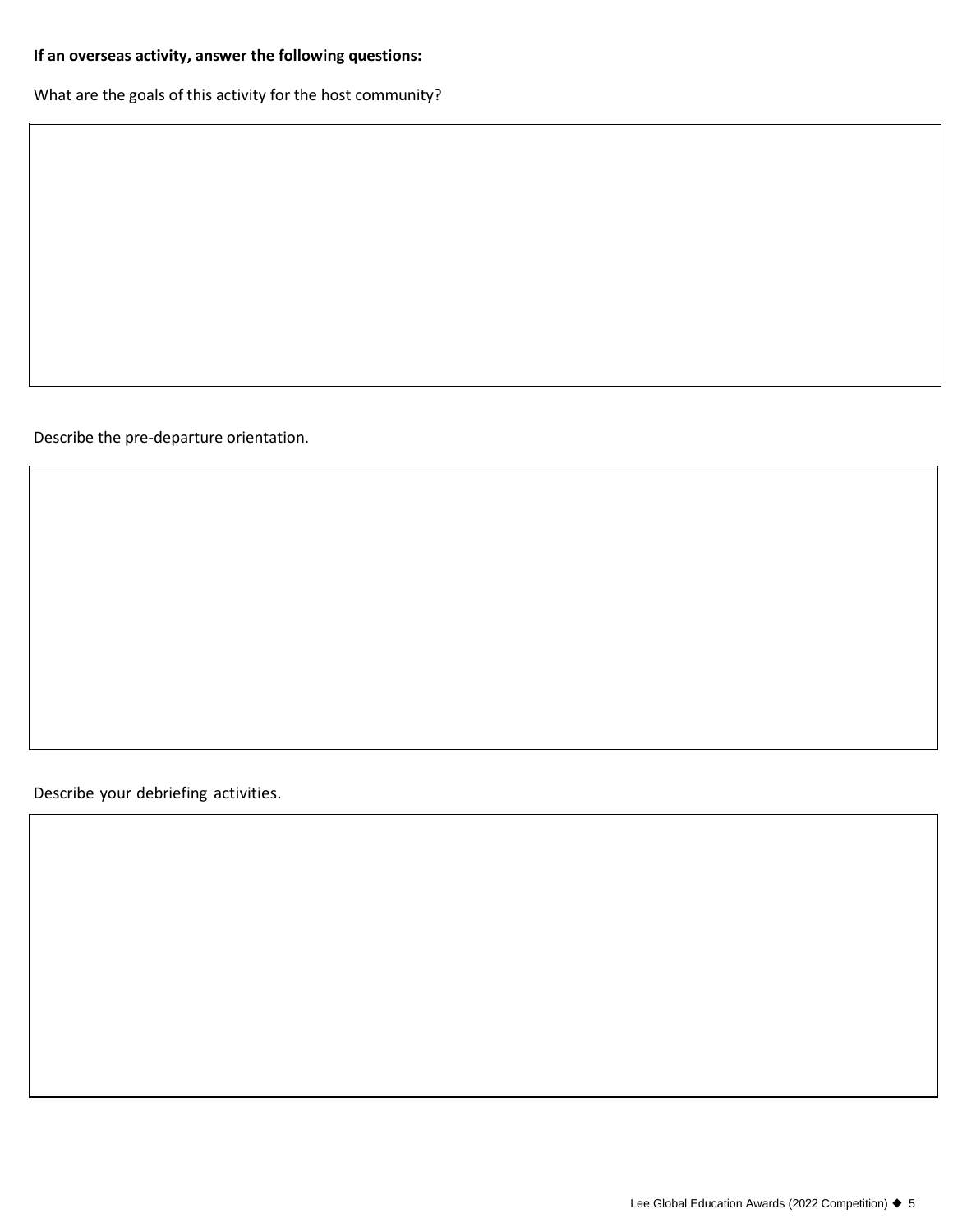Identify the top five risks participants will face. Consider legal, health related, natural hazards, and socio-cultural risks e.g. religious, political stability, or crime.

Identify risk control measures to mitigate, transfer, or eliminate risks identified.

1.

2.

3.

4.

5.

| $\overline{1}$ . |  |  |  |
|------------------|--|--|--|
| $\vert$ 2.       |  |  |  |
| 3.               |  |  |  |
| 4.               |  |  |  |
| 5.               |  |  |  |
|                  |  |  |  |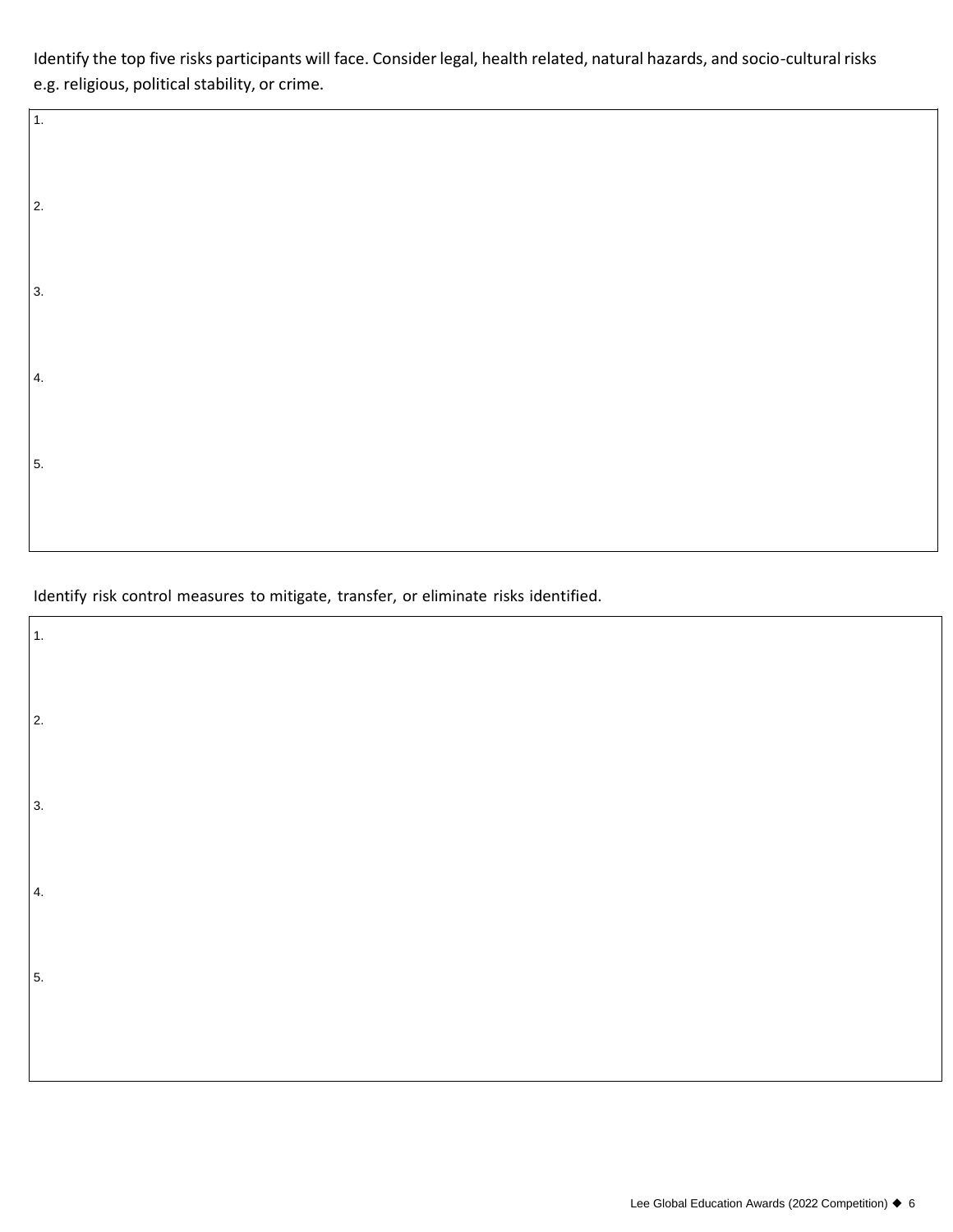## **Proposed Budget**

### Expenses

List all anticipated expenses, such as travel costs, immunization, living expenses, special fees, special equipment needed (type one item per line):

| <b>Item Description</b> | Cost |
|-------------------------|------|
|                         | \$   |
|                         | \$   |
|                         | \$   |
|                         | \$   |
|                         | \$   |
|                         | \$   |
|                         | \$   |
|                         | \$   |
|                         | \$   |
| <b>TOTAL</b>            |      |

#### Revenue

List all anticipated sources of funding, including personal funds. Indicate which are applied for but not confirmed

| <b>Source</b> |  |
|---------------|--|
|               |  |
|               |  |
|               |  |
|               |  |
|               |  |
| <b>TOTAL</b>  |  |

| ചന∘<br>≒il∩ha.<br>≏≏<br>atıc<br>0n.<br><b>TD</b><br>15<br>ີ |  |
|-------------------------------------------------------------|--|
|                                                             |  |
|                                                             |  |

If Lee Funds are going towards a specific aspect of a much larger project, please indicate what the Lee Funds will be used for.